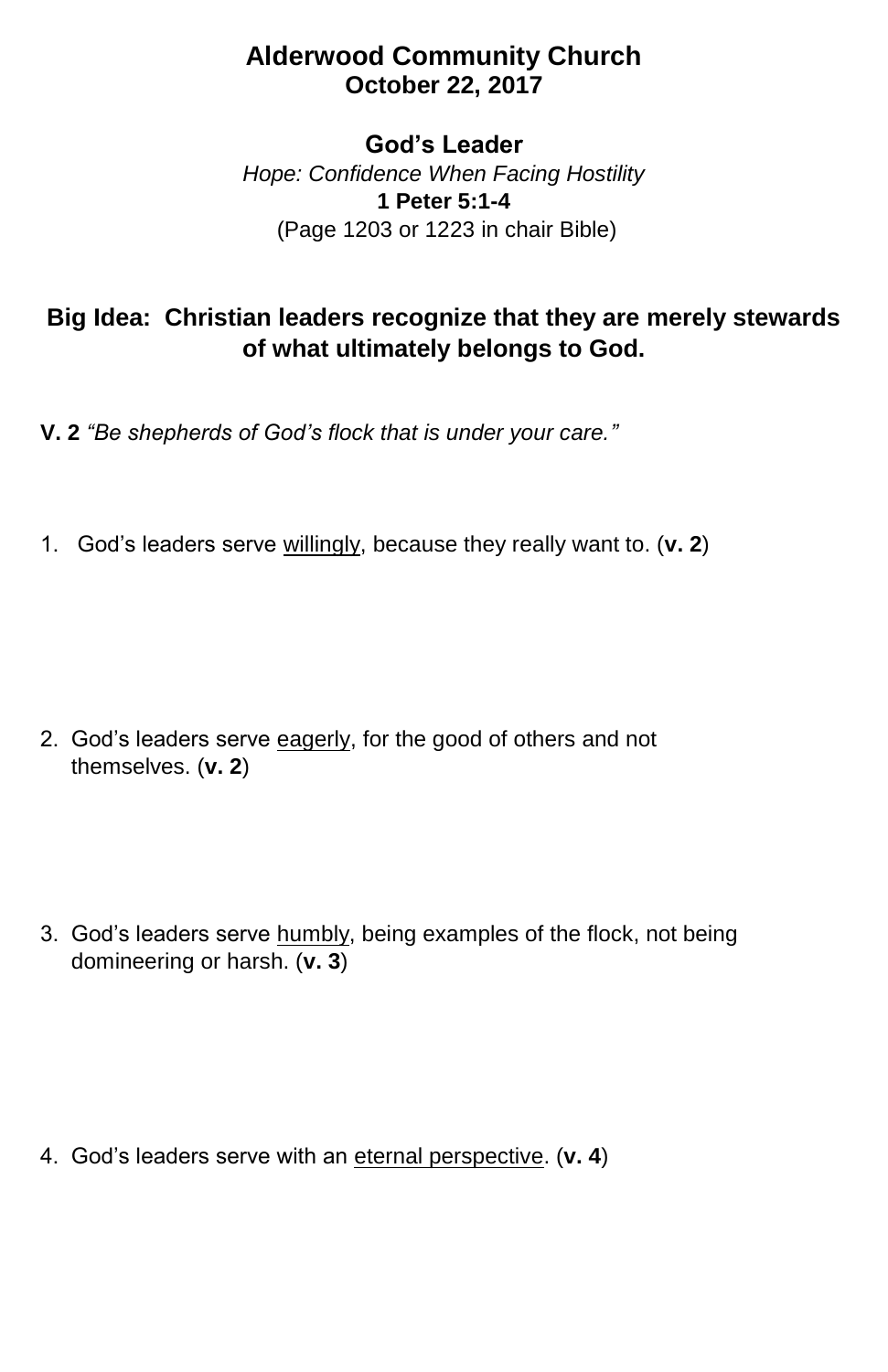Application: What leadership has God given you?

Do you see it as a stewardship from God?

What will you do differently?

## **Sermon Questions:**

1. Who has been the godliest spiritual leader you've known? What specifically impresses you about their life?

2. Read **1 Peter 5:1-4**. What stands out to you in these verses, or from Sunday's message?

Summarize, in your own words, Peter's instruction to church leaders.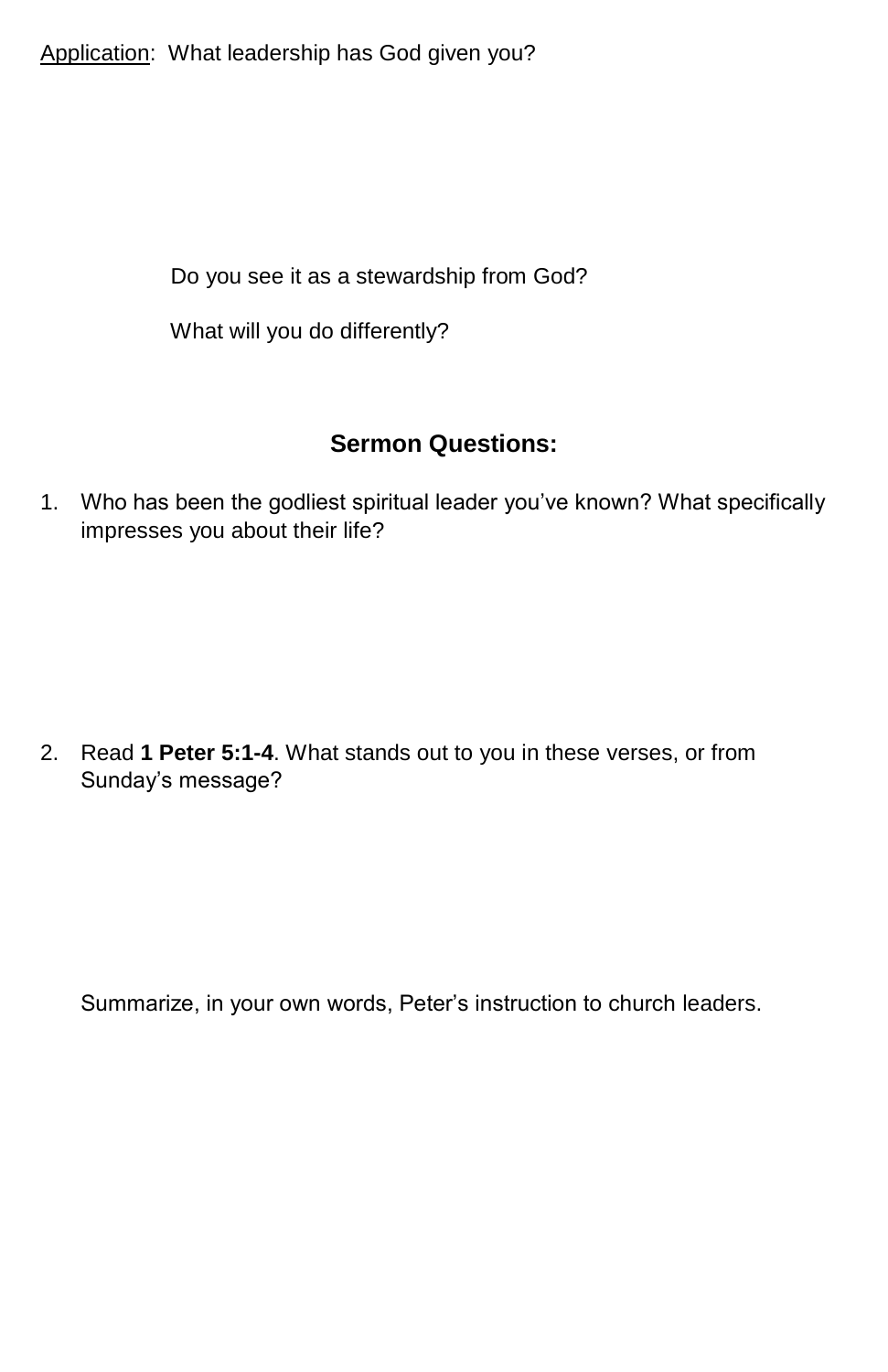3. Peter uses the word picture of a "shepherd" to describe a leader's responsibility. Read **Ezekiel 34:1-16**. What insights do you gain about God's view of "shepherds" from this passage?

4. What leadership/shepherding roles has God placed you in?

How does viewing them through the imagery of "shepherding" influence your perspective on leading?

5. In **vv.2-3** Peter describes crucial characteristics of a leader/shepherd who pleases God. Which of these jump off the page at you in regard to your shepherding roles in the church, work, or at home? What would it look like to apply that quality to your leadership style?